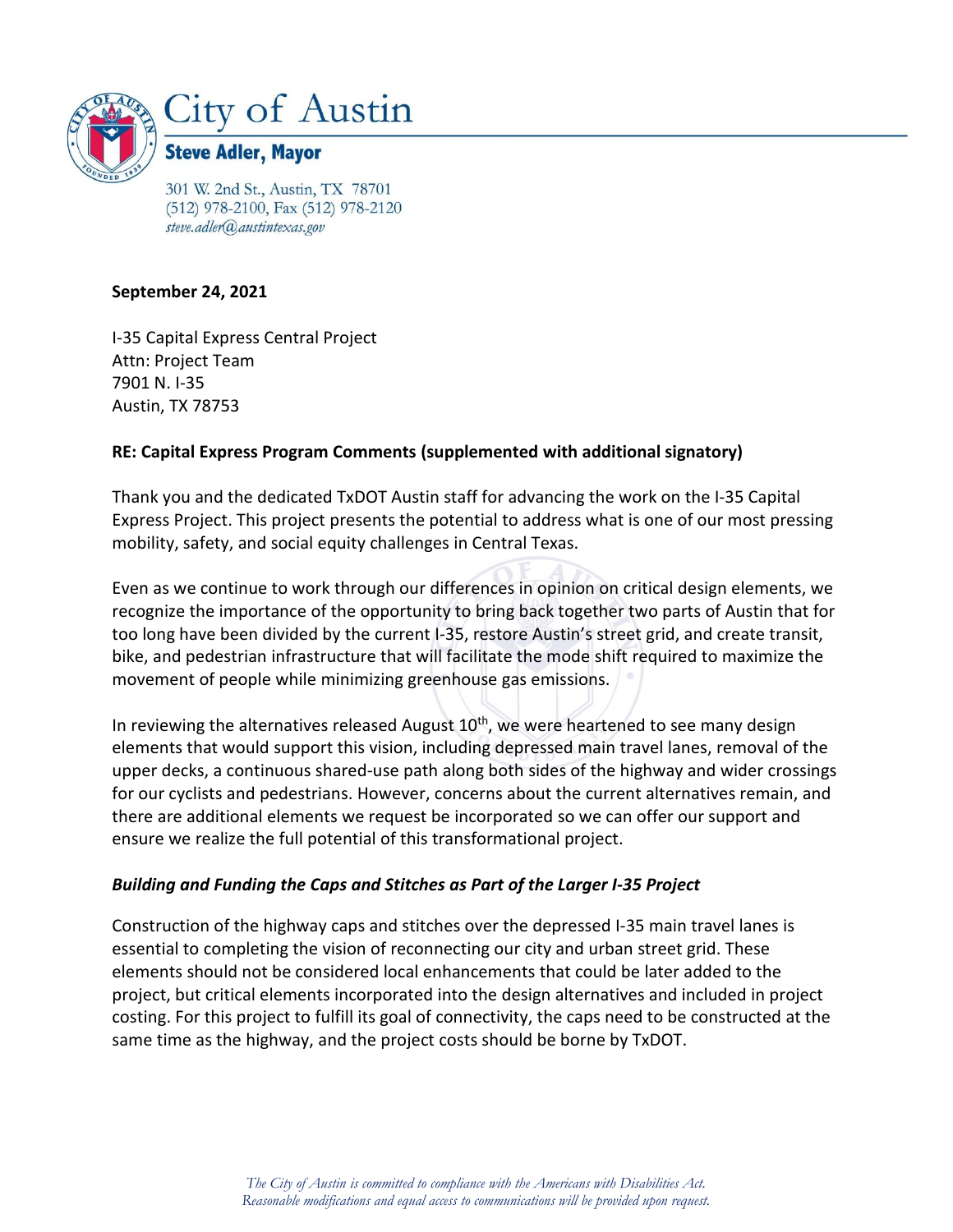Funding for the caps could come from the TxDOT-requested, CAMPO-deferred nearly one billion dollars in regional projects identified to make this project feasible at a time when other large Texas cities were unable to do the same for projects in their area. Those other cities have now received funding for similar projects and are able to use their regional dollars to fund additional improvements like highway caps. We should also have that same ability.

Additionally, as it appears the deeper-dig Alternative 1 is not going to be selected as originally considered, there appears to be a project savings of over a half a billion dollars that could now be applied to ensure the caps are constructed as part of this project.

# *Optimizing Managed Lanes for Transit*

In meeting the long-term future needs of the Austin region, it is critically important that we improve transit access into central Austin, incentivizing the use of higher occupancy forms of transportation over the single-occupant vehicle. While present policies may prevent the initial project execution from employing variable tolling mechanisms at this time, it is imperative that TxDOT preserve the future ability to convert the managed lanes to toll lanes by designing them to function optimally as HOV/Toll or HOT lanes. Additionally, NEPA clearance should be completed in a way that calls out this future possibility so as to not require the need to repeat environmental work in the future to allow such a conversion. Clearly, all funding sources for this project must allow for such a future conversion.

Furthermore, access to and from the managed lanes must be designed in coordination with our transit system. If buses cannot efficiently use the managed lanes to move people among employment and residential centers, we have failed.

# *Minimization of Footprint and Displacements*

The central portion of I-35 travels through the heart of an urban environment with little right of way to spare and calls for a unique design approach. We strongly support every effort to minimize the physical footprint along this corridor and ask TxDOT to look beyond its standard highway designs and consider all innovative alternatives. We request that you evaluate recommendations from the Austin Transportation Department, including greater use of cantilevering frontage roads, the utilization of ramp portals and collection and distribution systems, and the appropriate number of managed lanes to pass by the city core. We also request consideration of lower design speeds on both frontage road and mainlanes as a means to narrow the facility and increase safety for all users of I-35. Finally, we recommend that TxDOT actively engage with all stakeholders to discover what tradeoffs they might be willing to make for a narrower footprint design.

These efforts will minimize the amount of right away that needs to be acquired and limit the displacement of families and local businesses, which is of paramount concern to our community.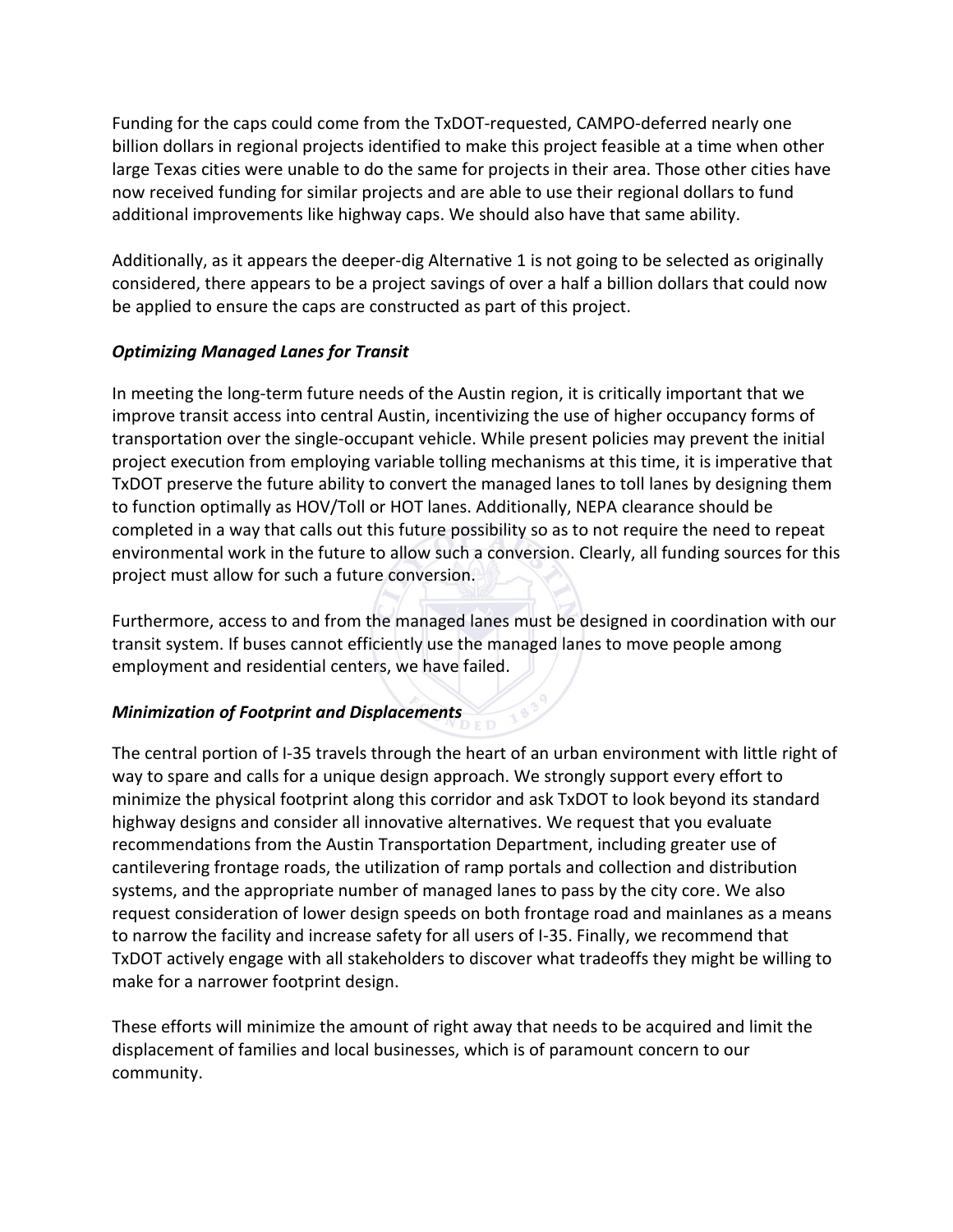

301 W. 2nd St., Austin, TX 78701 (512) 978-2100, Fax (512) 978-2120 steve.adler@austintexas.gov

#### *Increasing East-West Connectivity*

In addition to the caps, we need to see additional east-west crossings created at regular intervals throughout the corridor, not just in downtown Austin. These crossings must ensure safe *and convenient* access across the highway for people walking, biking, rolling, and pushing strollers. Safe crossings alone are not sufficient if they are so far apart or so convoluted that people on foot cannot reasonably be expected to use them. Furthermore, to maximize safety and help reach TxDOT's and the City of Austin's shared goal of eliminating traffic deaths, as many of the east-west bike/ped crossings as possible should be fully separated from car traffic, such as the two currently proposed crossings adjacent to the Red Line. TxDOT should also coordinate with the Austin Transportation Department on both the design and location of bike/ped crossings, to ensure these connections are maximally useful to the community, leverage existing City of Austin investments (e.g. the Wilshire Boulevard and Manor Road bike infrastructure), avoid eliminating existing crossings (e.g. Clyde Littlefield Drive/Manor Road), and reflect modern best practices in active transportation design.

# *Use of Boulevard Concept and Creation of Safe, Inviting Spaces for All Users*

The city is committed to its mode shift goal of a 50/50 split by 2039 between driving alone and all other modes of transportation, as established in our Austin Strategic Mobility Plan. We would like to see designs that draw and encourage these other modes of mobility by providing fast, consistent, safe, and comfortable passage.

We encourage extending the two-way frontage road "boulevard" concept shown between Manor Road and Dean Keeton Street to include all areas of Downtown and north central neighborhoods between Dean Keeton Street and 51st Street. As noted by the Texas Transportation Institute, the many benefits of a boulevard concept include reduced frontage road volumes, increased access between caps and adjacent land uses, shorter crossing distances, and improved signal efficiency.

We desire to see tree-lined Downtown and central neighborhood streets that are inviting to the public and provide safe, functional spaces for pedestrians and bicyclists of all ages and abilities. To accomplish this, we request that TxDOT ensure all frontage lanes have design speeds of 25 mph throughout the Central segment, design lanes to a maximum width of 11 feet, reduce or remove clear zone requirements, minimize curb radii and eliminate right-turn slip lanes to provide for safe crossings, and to incorporate street trees, planting areas, and seating opportunities between the curb and pedestrian pathways. To every extent possible, frontage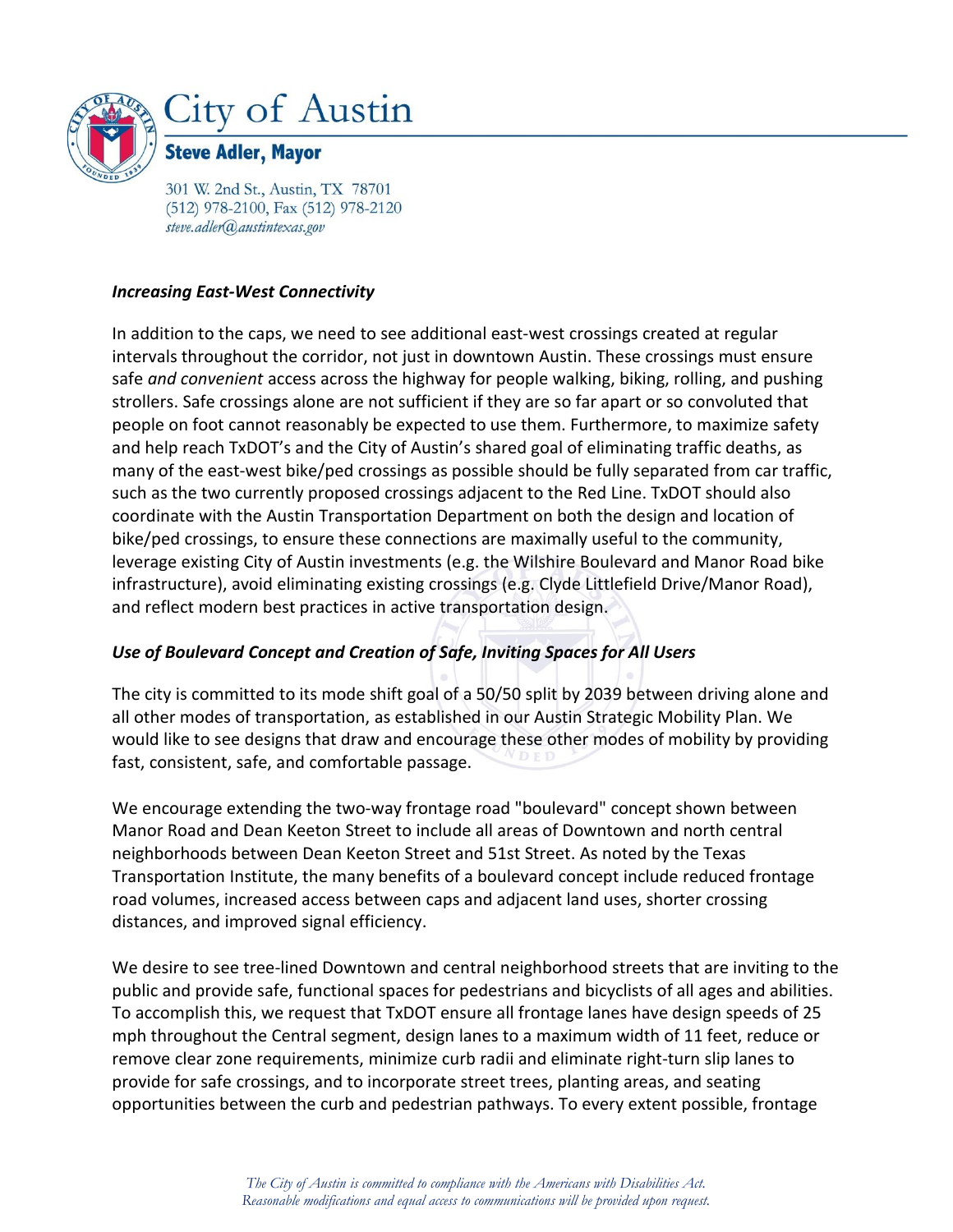roads should behave as part of the local street network and support the City's Vision Zero goal, utilizing existing resources including the Austin Strategic Mobility Plan, Transportation Criteria Manual, and Subchapter E of the Land Development Code.

### *Construction Considerations*

In November 2020, Austin voters approved the Project Connect Initial Investment transit system. The two new light rail lines included in Project Connect are planned to be in construction in Years 4-9, which roughly translates to 2024-2029. During this period, major Austin north-south and east-west arterials will experience significant and extended closures. Given that the I-35 Capital Express Central project is anticipated to begin construction in 2025 and last for many years, we ask that TxDOT conduct and provide modeling of the mobility impacts of the simultaneous construction of these two enormous projects, and we ask TxDOT to consider whether it may be prudent to delay construction on I-35 until the voter-approved, high-capacity rail lines are operational and available to relieve travel demand. By the time the Orange and Blue light rail lines are operational, Project Connect will have also built out three new regional MetroExpress routes, four new MetroRapid routes, nine new Park & Rides, and fifteen new neighborhood circulators, and expanded the regional Red Line commuter rail service, all of which could also substantially help accommodate travel demand while I-35 is under construction.

We acknowledge that community pressure is building against the project and that some of our City Commissions have already spoken in opposition to the present alternatives for the I-35 Capital Express Project. We have heard from over 1,600 Austinites that the current proposal falls short. We agree with the community that the current proposal does not meet the needs of our City. We need to see substantial changes to address these concerns in order to lend our support. NDED

Please, work collaboratively with the City of Austin to respond to our requests for this generationally important project, and, to help alleviate the community's transparency concerns, please allow City Council to have a representative at the table as you develop the Draft Environmental Impact Statement over the coming year. Consider all viable alternatives as part of the NEPA process. Design the future I-35 project to minimize real, negative impacts to our community. Configure the future I-35 project with long-term sustainable operations in mind, imbedding technologies and management techniques such as HOV/Toll management capabilities directly into the design that allow this project to be sustainable. Mitigate direct and indirect impacts suffered by our community by participating with the City in realizing the ability to reconnect east and west/central Austin, building both the superstructure necessary for caps, lids, and wide bridges and these important community elements themselves.